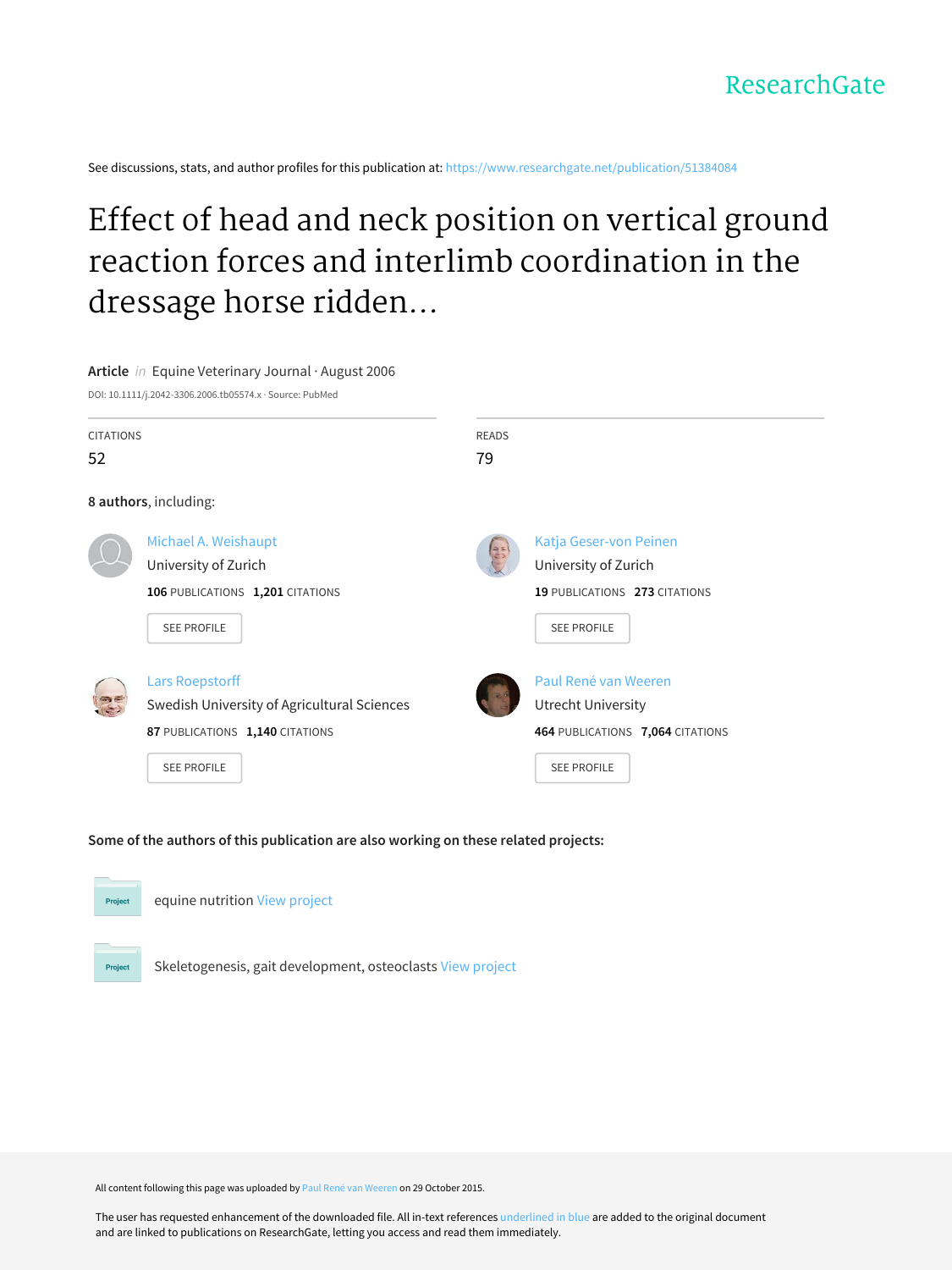## Effect of head and neck position on vertical ground reaction forces and interlimb coordination in the dressage horse ridden at walk and trot on a treadmill

**M. A. WEISHAUPT\*, T. WIESTNER, K. VON PEINEN, N. WALDERN, L. ROEPSTORFFt, R. VAN WEERENS, H. MEYERS** and **c. JOHNSTON<sup>†</sup>** 

*Equine Hospital, University of Zurich, CH-8057 Zurich, Switzerland; tDeparfment of Veterinary Anatomy and Physiology, Swedish University of Agricultural Sciences, 75007 Uppsala, Sweden; <sup>‡</sup>Department of Equine Sciences, Utrecht University, 3584 CM, Utrecht, The Netherlands; and §Am Wisselsbach 22, 52146 Wurselen, Germany.* 

**Keywords:** horse; kinetics; GRF; limb loading; rider interaction; riding

#### Summary

- *Reasons for performing study:* Little is known in quantitative terms about the influence of different head-neck positions (HNPs) on the loading pattern of the locomotor apparatus. Therefore it is difficult to predict whether a specific riding technique is beneficial for the horse or if it may increase the risk for injury.
- *Objective:* To improve the understanding of forelimb-hindlimb balance and its underlying temporal changes in relation to different head and neck positions.
- *Methods:* Vertical ground reaction force and time parameters of each limb were measured in **7** high level dressage horses while being ridden at walk and trot on an instrumented treadmill in 6 predetermined HNPs: HNPl - free, unrestrained with loose reins; *HNP2* - neck raised, bridge of the nose in front of the vertical; HNP3 - neck raised, bridge of the nose behind the vertical; HNP4 - neck lowered and flexed, bridge of the nose considerably behind the vertical; HNPS - neck extremely elevated and bridge of the nose considerably in front of the vertical; HNP6 - neck and head extended forward and downward. Positions were judged by a qualified dressage judge. *HNPs* were assessed by comparing the data to a velocitymatched reference HNP **(HNP2).** Differences were tested using paired  $t$  test or Wilcoxon signed rank test (P<0.05).
- *Results:* At the walk, stride duration and overreach distance increased in HNP1, but decreased in HNP3 and HNPS. Stride impulse was shifted to the forehand in HNPl and HNP6, but shifted to the hindquarters in HNPS. At the trot, stride duration increased in HNP4 and HNPS. Overreach distance was shorter in HNP4. Stride impulse shifted to the hindquarters in HNPS. In HNPl peak forces decreased in the forelimbs; in HNPS peak forces increased in fore- and hindlimbs.
- *Conclusions:* HNPS had the biggest impact on limb timing and load distribution and behaved inversely to HNPl and HNP6. Shortening of forelimb stance duration in HNPS increased peak forces although the percentage of stride impulse carried by the forelimbs decreased.
- *Potential relevance:* An extremely high HNP affects functionality much more than an extremely low neck.

#### Introduction

The main goal of dressage schooling is to achieve a well balanced horse able to show its individual gait qualities. Optimal load distribution between fore- and hindlimbs allows the development of regularity and expressiveness of movements. One suggested way of achieving this is by altering the position of the neck and head.

Increasing collection and self-carriage is often associated with an increase in elevation of the neck and flexion at the poll (Anon 2003; "The neck should be raised, the poll high and the head slightly in front of the vertical"). It is commonly believed that the higher the HNP, the more load is shifted to the rear. Collection is associated with increased stride duration and fore- and hindlimb stance duration while speed and stride length are usually reduced (Clayton 1994, 1995; Holmström et al. 1995). Prolonged stance duration is associated with better balance which enables the horse to accomplish more advanced movements such as Passage and Piaffe. Furthermore, the range of pendular motion of the hindlimbs is reduced and strides become more elevated. During the stance phase the hindlimbs are more flexed, indicating storage of elastic strain energy (Holmström and Drevemo 1997). It is therefore proposed that elevation of the head and neck allows a more effective transfer of propulsive forces from the hindquarters to the body and increases the efficiency of movement under the rider (Holmström et al. 1995). Higher collection leads to greater demands on the musculoskeletal system of the back and hindquarters. Kinematically, collection achieved by the application of side reins has demonstrated a decrease of the movement of the back, indicating increased stability of the caudal back (Rhodin *et al. 2005).* 

Alternative methods of training, with a low position of the neck and a strongly flexed head have been suggested to augment the gymnastic ability of the horse (Jansen *2003).* The opposing orientation of the head and neck to that of the traditional approach implies a different balance between forehand and hindquarters. Currently, there is no objective information supporting or opposing the influences of head-neck orientation on force distribution. [Roepstorff](https://www.researchgate.net/publication/8661610_Influence_of_draw_reins_on_ground_reaction_forces_at_the_trot?el=1_x_8&enrichId=rgreq-a7a9734b273f111a5c914df3e36c7e97-XXX&enrichSource=Y292ZXJQYWdlOzUxMzg0MDg0O0FTOjI4OTgwODg3MTExNjgwMEAxNDQ2MTA3MjI3MTM5) *et al.* (2002) have demonstrated that the use of equipment such as draw reins in combination with normal rein can induce a reduction of forces in the forelimb.

<sup>&#</sup>x27;Author to whom correspondence should be addressed.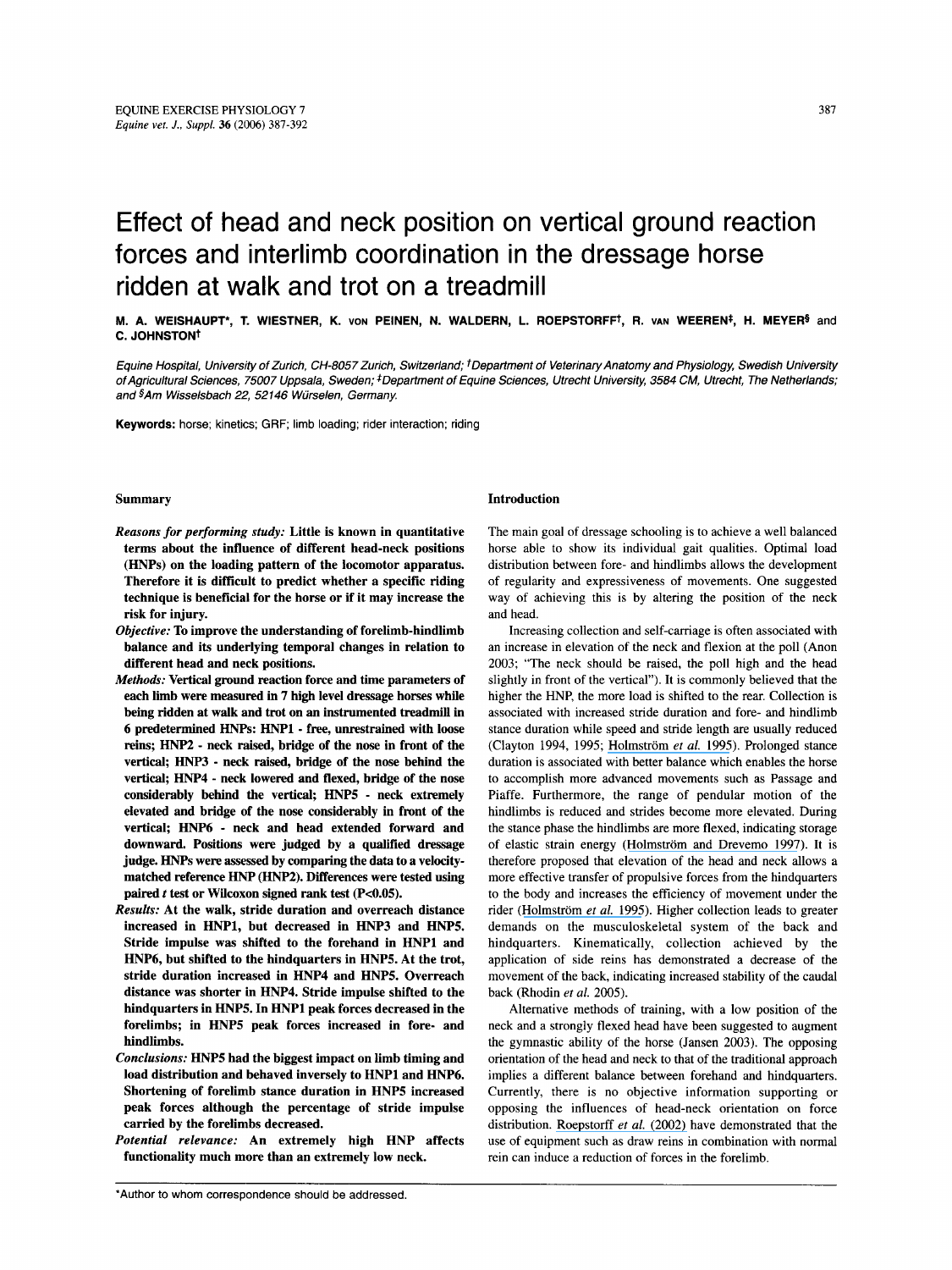The aim of this study was to objectively assess the influence of different HNPs on the load distribution between foreand hindlimbs.

#### **Materials and methods**

#### *Horses arid rider*

Six Grand Prix dressage horses and 1 dressage horse competing at intermediate level (breed: *5* Swiss Warmbloods and 2 Westfalian Warmbloods; sex: 6 geldings, 1 stallion; age mean  $\pm$  s.d. 14.0  $\pm$ 4.3 years; bwt:  $609 \pm 62.3$  kg; wither height:  $1.70 \pm 0.07$  m) were selected for this study after passing a thorough clinical examination by an experienced clinician, in which they were judged to be free from lameness or pain or dysfunction of the back. All horses were in training. Horses were ridden by their own expert rider using their own fitted saddle and a bridle with a normal snaffle bit.

Horses were fully accustomed to the treadmill' beforehand. with and without the rider. At the end of the treadmill training period riders confirmed that their horses were moving in the different HNP at appropriate speeds and in a manner equivalent to their normal gait.

#### *Experirwntd design*

Horses were measured at walk and sitting trot in 6 predetermined head-neck positions (Fig **1):** 

- HNPl Free or natural; voluntarily acquired position, unrestrained with loose reins
- HNP2 Neck raised, poll high and bridge of the nose slightly in front of the vertical; reference position
- HNP3 Neck raised, poll high and bridge of the nose slightly behind the vertical
- HNP4 Neck lowered and flexed, bridge of the nose considerably behind the vertical



HNPS - Neck extremely elevated and bridge of the nose considerably in front of the vertical

HNP6 - Neck and head extended forward and downward

At the trot, HNP6 was only ridden in rising trot and therefore not included in this analysis.

Speed variations are a known source of interference when performing kinematic and kinetic gait analysis and comparing different observations. (McLaughlin et al. 1996; Khumsap et al. 2001 a,b, 2002). The different HNPs were performed at the speed at which horse and rider performed at ease. In order to have a precise speed-match control, data of the reference position HNP2 were collected over a range of velocities to include the velocities of the other HNPs. Data interpolation to the velocities measured in the respective HNPs was performed based on the speed trial data sets. The speed trial was first conducted at the walk where measurements were made at intervals of 0.1 m/sec and, after a short break, at the trot where the speed interval was  $0.2$  m/sec.

After a warm-up period of 15 min at walk and trot, positions were carried out successively, each position first at the walk then at the trot. The measurement was started when the horse was moving at a regular pace and the HNP corresponded to the protocol. The correctness of the HNP was judged by an international dressage judge. The measurements were documented by simultaneously recording the trials on video from the left side, from in front and behind.

The experimental protocol had been approved by the Animal Health and Welfare Commission of the Canton of Zurich.

#### *Duta acyui.sition and analysis*

Vertical ground reaction force and time parameters of each limb were measured with a treadmill instrumented with a force measuring system (Weishaupt *et ul.* 2002). This system decomposes the reaction force response at the multiple bearing points of the treadmill platform into the 4 vertical hoof forces and determines the hoof positions during stance phase on the treadmill. Data were sampled at 480 Hz during 20 sec. The velocity of the treadmill belt was measured on the front coil of the treadmill using an inductive revolution counter. The accuracy of this speedometer is  $\pm 0.8\%$  at 3.5 m/sec belt speed.

The following parameters were determined from the force curves and the limb positional data using custom-made software2 programmed in C++: stride duration (SD), stance duration (StD); diagonal and ipsilateral step duration at the walk  $(StpD<sub>diag</sub>,$  $StpD_{i,j}$ ; suspension duration (SpD), time of diagonal advanced placement (TAP; time dissociation between diagonal limbs at initial ground contact) and time of diagonal advanced completion (TAC: time dissociation between diagonal limbs at toe-off) at the trot; vertical stride impulse  $(Iz<sub>SD</sub>)$ ; sum of the 4 vertical limb impulses during an entire motion cycle), vertical force peaks I and 2 at the walk ( $Fz_{p1}$ ,  $Fz_{p2}$ ) and peak vertical force ( $Fz_{peak}$ ) at the trot. To assess an average load distribution between fore- and hindlimbs during an entire stride cycle, vertical impulse of both forelimbs were expressed as proportion of  $Iz_{SD}$  (Iz). This enabled the estimation of shifts in body centre of mass.

All temporal parameters were expressed as proportion of SD. Force and impulse parameters were normalised to the combined weight of the horse and rider. The walk and the trot are symmetrical gaits. On the assumption that horses were not lame, data of the contralateral limbs are reported as a forelimb and hindlimb mean.

#### *Statistics*

Statistical analysis was performed with SigmaStat  $2.0<sup>3</sup>$ . Normality *Fig 1: Head-neck positions. of data was tested with the Kolmogorov-Smirnov test. Changes*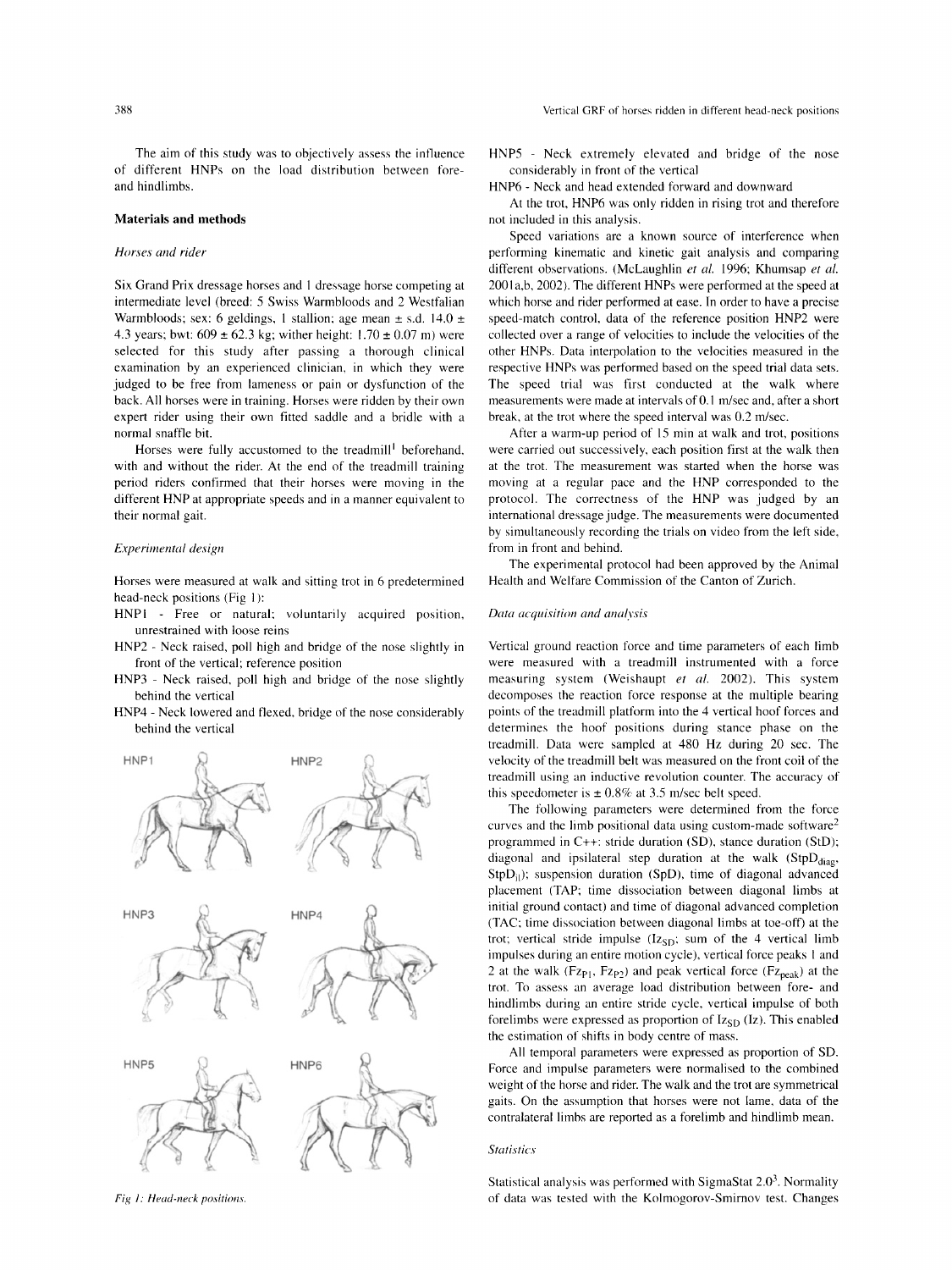resulting from the different HNPs were assessed by comparing the data to the velocity-matched reference position HNP2. Differences were tested using paired *t* test or Wilcoxon signed rank test depending the result of the normality test. Significance level was set at  $P = 0.05$ .

#### **Results**

Mean treadmill belt velocities for the different HNPs are reported in Table 1. In both gaits, HNPl and HNP6 were conducted at the fastest speeds whereas in HNP3, HNP4 and HNPS the speeds were slower by  $0.2-0.3$  m/sec.

HNP-related changes of the walk and trot trials are summarised in Tables 2 and 3, respectively. At the walk, vertical impulse was redistributed from the hindquarters to the forehand in HNPl and HNP6 and inversely in HNPS (Fig 2). At the trot, only HNPS changed the impulse distribution, shifting weight away from the fore- to the hindlimbs (Fig 3). The most obvious changes were observed for HNPS where almost all parameters changed compared to the reference position HNP2. Changes showed the same tendencies in HNP3 but did not reach significance in all parameters. In general, changes in HNPl and HNP6 led to a shift in the opposite direction, from the hind- to the forelimbs.

TABLE 1: Mean ± s.d. treadmill belt velocities (m/sec) for different head**neck positions** 

|              | HNP1 | HNP3                                            | HNP4                                                                            | HNP5          | HNP6   |
|--------------|------|-------------------------------------------------|---------------------------------------------------------------------------------|---------------|--------|
| walk<br>Trot |      | $3.15 \pm 0.15$ $3.01 \pm 0.06$ $2.95 \pm 0.04$ | $1.63 \pm 0.08$ $1.52 \pm 0.08$ $1.52 \pm 0.06$ $1.43 \pm 0.05$ $1.62 \pm 0.06$ | $2.97 + 0.09$ | $\sim$ |

#### **Discussion**

This study investigated the influence of different head-neck positions on the weight distribution between fore- and hindlimbs in high-level dressage horses ridden at the walk and trot. Summarising Tables *2*  and 3, HNPS showed the most conspicuous impact on limb timing and load distribution in both investigated gaits. Furthermore, in the other HNPs changes were more obvious at the walk than at the trot.

#### *Changes at the walk*

At the walk, regardless of the statistical significance, virtually all changes of force and temporal parameters showed a concurrent direction in HNPl and HNP6, and a concurrently opposite direction in HNP3 and HNPS.

Vertical impulse was redistributed from the hindlimbs to the forelimbs in HNPl and HNP6 and in the opposite direction in

TABLE 2: Mean  $\pm$  s.d. of temporal, vertical force and linear parameters at the walk (n = 7). Below in brackets mean  $\pm$  s.d. of the reference HNP2 at **the corresponding velocity and percentage difference** 

| Parameter                  |           |              | HNP1                | HNP3                | HNP4                | HNP5                | HNP <sub>6</sub>    |
|----------------------------|-----------|--------------|---------------------|---------------------|---------------------|---------------------|---------------------|
| SD [s]                     |           |              | $1.167 \pm 0.026$   | $1.111 \pm 0.037$   | $1.140 \pm 0.045$   | $1.109 \pm 0.072$   | $1.155 \pm 0.031$   |
|                            |           | (control)    | $(1.134 \pm 0.037)$ | $(1.168 \pm 0.029)$ | $(1.166 \pm 0.036)$ | $(1.191 \pm 0.036)$ | $(1.132 \pm 0.047)$ |
|                            |           | $\Delta$ [%] | $2.87\%$            | -4.89% *            | $-2.17%$            | $-6.89\%$ *         | 2.05%               |
| StD [s/s]                  | forelimbs |              | $0.626 \pm 0.007$   | $0.623 \pm 0.014$   | $0.630 \pm 0.010$   | $0.624 \pm 0.015$   | $0.630 \pm 0.009$   |
|                            |           | (control)    | $(0.620 \pm 0.011)$ | $(0.630 \pm 0.013)$ | $(0.629 \pm 0.013)$ | $(0.637 \pm 0.014)$ | $(0.620 \pm 0.011)$ |
|                            |           | $\Delta$ [%] | 0.91%               | $-1.09%$            | 0.12%               | $-2.02\%$ *         | $1.51\%$ *          |
|                            | hindlimbs |              | $0.634 \pm 0.013$   | $0.648 \pm 0.019$   | $0.645 \pm 0.017$   | $0.655 \pm 0.019$   | $0.634 \pm 0.015$   |
|                            |           | (control)    | $(0.638 \pm 0.016)$ | $(0.644 \pm 0.018)$ | $(0.643 \pm 0.015)$ | $(0.648 \pm 0.018)$ | $(0.638 \pm 0.015)$ |
|                            |           | $\Delta$ [%] | $-0.76\%$ *         | $0.64\%$ .          | 0.38%               | $1.14\%$ *          | $-0.65\%$ *         |
| StpD <sub>diag</sub> [s/s] |           |              | $0.266 \pm 0.020$   | $0.249 \pm 0.035$   | $0.249 \pm 0.031$   | $0.251 \pm 0.025$   | $0.266 \pm 0.018$   |
|                            |           | (control)]   | $(0.261 \pm 0.025)$ | $(0.264 \pm 0.026)$ | $(0.265 \pm 0.025)$ | $(0.267 \pm 0.026)$ | $(0.261 \pm 0.023)$ |
|                            |           | $\Delta$ [%] | 2.15%               | $-5.74%$            | $-6.07%$            | $-5.86\%$ *         | 1.98%               |
| $StpD_{ii}$ [s/s]          |           |              | $0.234 \pm 0.021$   | $0.251 \pm 0.035$   | $0.251 \pm 0.031$   | $0.249 \pm 0.025$   | $0.233 \pm 0.018$   |
|                            |           | (control)    | $(0.239 \pm 0.025)$ | $(0.236 \pm 0.026)$ | $(0.235 \pm 0.025)$ | $(0.233 \pm 0.026)$ | $(0.239 \pm 0.023)$ |
|                            |           | $\Delta$ [%] | $-2.37%$            | 6.49%               | 6.70%               | 6.63% *             | $-2.27%$            |
| $Iz_{SD}$ [Ns/kg]          |           |              | $11.5 \pm 0.26$     | $10.9 \pm 0.36$     | $11.2 \pm 0.45$     | $10.9 \pm 0.70$     | $11.3 \pm 0.31$     |
|                            |           | (control)    | $(11.1 \pm 0.37)$   | $(11.5 \pm 0.29)$   | $(11.4 \pm 0.36)$   | $(11.7 \pm 0.36)$   | $(11.1 \pm 0.46)$   |
|                            |           | $\Delta$ [%] | 2.87%               | $-4.89\%$ *         | $-2.17%$            | $-6.89\%$ .         | 2.05%               |
| Iz [Ns/Ns]                 | forehand  |              | $0.601 \pm 0.012$   | $0.589 \pm 0.015$   | $0.591 \pm 0.014$   | $0.583 \pm 0.014$   | $0.600 \pm 0.012$   |
|                            |           | (control)    | $(0.594 \pm 0.014)$ | $(0.594 \pm 0.012)$ | $(0.593 \pm 0.011)$ | $(0.593 \pm 0.009)$ | $(0.594 \pm 0.014)$ |
|                            |           | $\Delta$ [%] | $1.18\%$ *          | $-0.84%$            | $-0.30%$            | $-1.60\%$ *         | $0.98\%$ *          |
| $Fz_{P1}$ [N/kg]           | forelimbs |              | $6.08 \pm 0.16$     | $6.28 \pm 0.22$     | $6.06 \pm 0.24$     | $6.50 \pm 0.32$     | $5.88 + 0.24$       |
|                            |           | (control)    | $(6.16 \pm 0.19)$   | $(6.14 \pm 0.26)$   | $(6.10 \pm 0.23)$   | $(6.11 \pm 0.33)$   | $(6.15 \pm 0.19)$   |
|                            |           | $\Delta$ [%] | $-2.11%$            | 2.31%               | $-0.73%$            | 6.35% *             | $-4.41\%$ *         |
|                            | hindlimbs |              | $4.26 \pm 0.26$     | $4.16 \pm 0.35$     | $4.26 \pm 0.38$     | $3.93 \pm 0.24$     | $4.31 \pm 0.14$     |
|                            |           | (control)    | $(4.21 \pm 0.25)$   | $(4.01 \pm 0.26)$   | $(4.03 \pm 0.25)$   | $(3.84 \pm 0.17)$   | $(4.22 \pm 0.23)$   |
|                            |           | $\Delta$ [%] | 1.32%               | 3.73%               | 5.70% *             | 2.43%               | 2.22% *             |
| $Fz_{P2}$ [N/kg]           | forelimbs |              | $6.52 \pm 0.32$     | $6.22 \pm 0.30$     | $6.32 \pm 0.34$     | $6.23 \pm 0.44$     | $6.53 \pm 0.33$     |
|                            |           | (control)    | $(6.32 \pm 0.36)$   | $(6.20 \pm 0.36)$   | $(6.18 \pm 0.37)$   | $(6.09 \pm 0.35)$   | $(6.34 \pm 0.36)$   |
|                            |           | $\Delta$ [%] | 3.26% *             | 0.36%               | 2.25%               | 1.98%               | $3.08\%$ *          |
|                            | hindlimbs |              | $4.07 \pm 0.13$     | $4.03 \pm 0.20$     | $3.95 \pm 0.19$     | $4.08 \pm 0.18$     | $3.99 \pm 0.16$     |
|                            |           | (control)    | $(4.15 \pm 0.18)$   | $(4.08 \pm 0.15)$   | $(4.08 \pm 0.15)$   | $(4.02 \pm 0.14)$   | $(4.13 \pm 0.15)$   |
|                            |           | $\Delta$ [%] | $-1.94\%$ *         | $-1.43%$            | $-2.99%$            | 1.39%               | $-3.52\%$ *         |
| SL[m]                      |           |              | $1.90 \pm 0.12$     | $1.69 \pm 0.12$     | $1.73 \pm 0.10$     | $1.58 \pm 0.12$     | $1.88 \pm 0.09$     |
|                            |           | (control)    | $(1.85 \pm 0.14)$   | $(1.77 \pm 0.12)$   | $(1.77 \pm 0.09)$   | $(1.70 \pm 0.07)$   | $(1.84 \pm 0.13)$   |
|                            |           | $\Delta$ [%] | $2.93*$             | $-4.77\%$ *         | $-2.05%$            | $-6.96\%$ *         | 2.11%               |
| $OR$ [m/m]                 |           |              | $0.111 \pm 0.050$   | $0.011 \pm 0.084$   | $0.035 \pm 0.070$   | $-0.029 \pm 0.087$  | $0.101 \pm 0.048$   |
|                            |           | (control)    | $(0.083 \pm 0.064)$ | $(0.058 \pm 0.066)$ | $(0.061 \pm 0.051)$ | $(0.037 \pm 0.059)$ | $(0.082 \pm 0.063)$ |
|                            |           | $\Delta$ [%] | 33.9% *             | $-81.5\%$ *         | $-42.7%$            | $-186.7\%$ *        | 23.3%               |

SD, stride duration; StD, stance duration relative to SD; StpD<sub>diag</sub>, diagonal step duration relative to SD; StpD<sub>il</sub>, ipsilateral step duration relative SD; Iz<sub>SD</sub>, stride impulse; Iz, percentage of stride impulse carried by the forehand; Fz<sub>P1</sub>, first force peak; Fz<sub>P2</sub>, second force peak; SL, stride length; OR, overreach distance relative to stride length. \* Significant difference (Pc0.05) compared to reference position HNP2.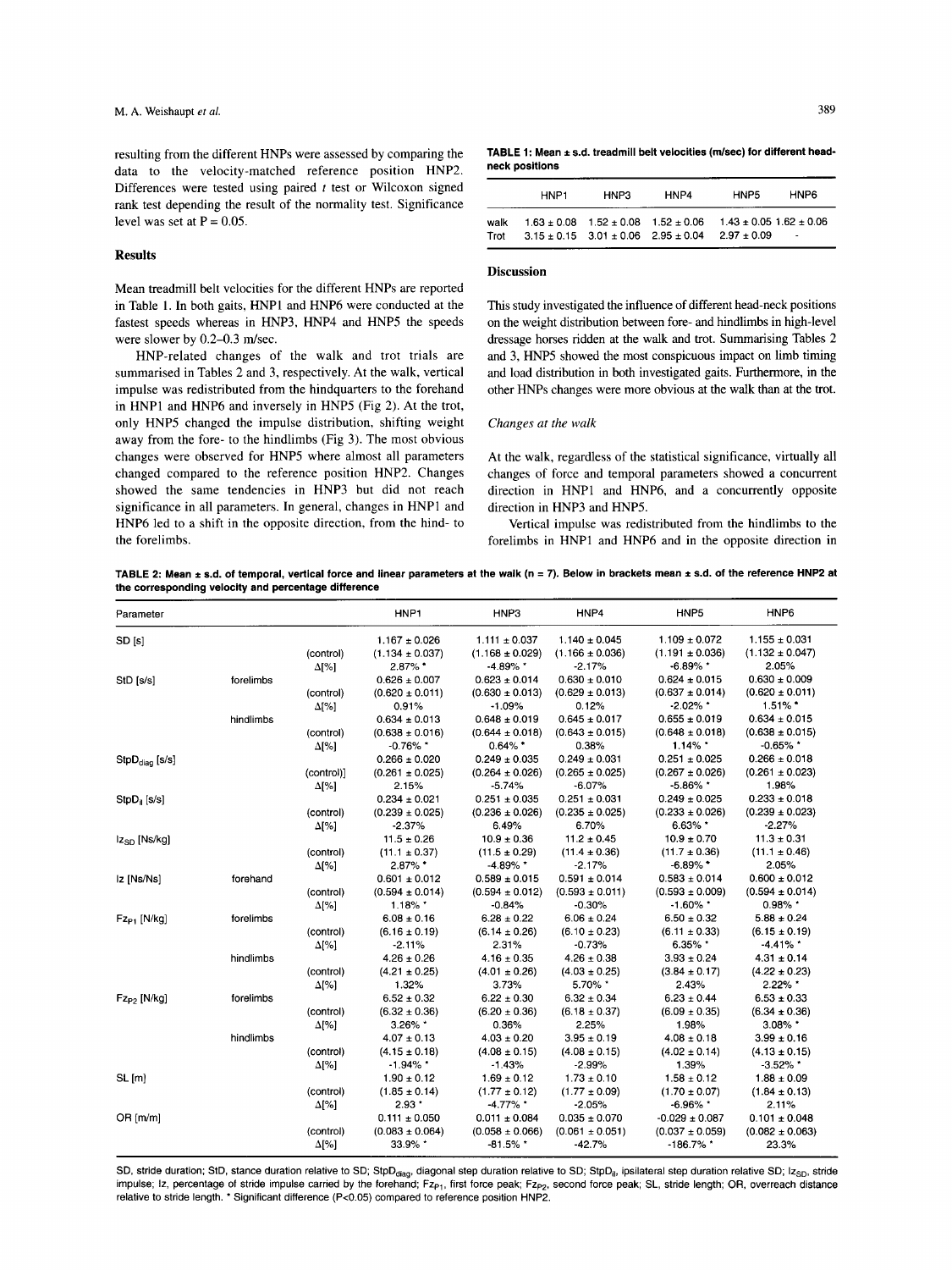390 Vertical GRF of horses ridden in different head-neck positions



*Fig* 2: *Vertical impulse distribution between forehand and hindquarters at the walk. Iz, percentage ofstride impulse carried by the forehand. Light grey, mean* ± *s.d. of reference position* 2 *at the corresponding velocity; grey, mean* ± *s.d. of the respective head-neck position;* \* *significant difference (P<O.05).*

HNP5 (Table 2). This appears to correspond to the extended neck in HNPI and HNP6 where the centre of mass (COM) of the neckhead segment is shifted cranially; whereas the shortened and elevated neck in HNP5 shifts the COM of the neck-head segment caudally. In HNPI and HNP6, the general forward-downward motion is characterised by longer SL. Both these positions represent the horizontal type of motion a horse assumes of its own free will moving forward in the most efficient way. Rhodin *et al.* (2005) and Gomez Alvarez *et al.* (2006) documented similar



*Fig* 3: *Vertical impulse distribution between forehand and hindquarters at the trot. lz: percentage of stride impulse carried by the forehand. Light grey, mean* ± *s.d. of reference position* 2 *at the corresponding velocity; grey, mean* ± *s.d. of the respective head-neck position;* \* *significant difference (P<O.05).*

results in unridden horses where the SL of a low neck position (HNPI, HNP6) was longer compared to an elevated position (HNP2). Therefore, changes in SL at the walk are directly comparable between the studies with and without rider. Retrospective analysis of the video sequences showed that HNPI and HNP6 did not always differ conspicuously in every horse; this might explain the similarity of the changes.

HNP3, and more clearly HNP5, showed a clear intervention of the rider's action on the horse's movement patterns. The general

TABLE 3: Mean ± s.d. of temporal, vertical force and linear parameters at the trot (n=7). Below in brackets mean ± s.d. of the reference HNP2 at the corresponding velocity and percentage difference

| Parameter              |           |              | HNP1                 | HNP3                              | HNP4                 | HNP <sub>5</sub>     |
|------------------------|-----------|--------------|----------------------|-----------------------------------|----------------------|----------------------|
| SD [s]                 |           |              | $0.807 \pm 0.038$    | $0.824 \pm 0.040$                 | $0.843 \pm 0.049$    | $0.860 \pm 0.055$    |
|                        |           | (control)    | $(0.814 \pm 0.043)$  | $(0.823 \pm 0.039)$               | $(0.826 \pm 0.038)$  | $(0.825 \pm 0.035)$  |
|                        |           | $\Delta$ [%] | $-0.82%$             | 0.23%                             | 2.03% *              | 4.13% *              |
| StD [s/s]              | forelimbs |              | $0.450 \pm 0.016$    | $0.433 \pm 0.019$                 | $0.442 \pm 0.018$    | $0.407 \pm 0.028$    |
|                        |           | (control)    | $(0.435 \pm 0.010)$  | $(0.445 \pm 0.007)$               | $(0.448 \pm 0.007)$  | $(0.446 \pm 0.009)$  |
|                        |           | $\Delta$ [%] | 3.50% *              | $-2.67%$                          | $-1.26%$             | $-8.75\%$ *          |
|                        | hindlimbs |              | $0.395 \pm 0.020$    | $0.398 \pm 0.017$                 | $0.397 \pm 0.018$    | $0.395 \pm 0.020$    |
|                        |           | (control)    | $(0.393 \pm 0.017)$  | $(0.399 \pm 0.016)$               | $(0.401 \pm 0.016)$  | $(0.401 \pm 0.017)$  |
|                        |           | $\Delta$ [%] | 0.62%                | $-0.18%$                          | $-0.99%$             | $-1.51\%$ *          |
| TAP [s/s]              |           |              | $-0.008 \pm 0.012$   | $-0.002 \pm 0.016$                | $-0.005 \pm 0.018$   | $0.011 \pm 0.025$    |
|                        |           | (control)    | $(-0.003 \pm 0.013)$ | $(-0.007 + 0.012)$                | $(-0.009 \pm 0.011)$ | $(-0.008 \pm 0.012)$ |
|                        |           | $\Delta$ [%] | 247.5%               | $-90.0%$                          | $-45.1%$             | $-259.7\%$ *         |
| TAC [s/s]              |           |              | $0.044 \pm 0.013$    | $0.032 \pm 0.015$                 | $0.038 \pm 0.020$    | $0.024 \pm 0.018$    |
|                        |           | (control)    | $(0.037 \pm 0.015)$  | $(0.037 \pm 0.015)$               | $(0.036 \pm 0.015)$  | $(0.036 \pm 0.016)$  |
|                        |           | $\Delta$ [%] | 19.0% *              | $-13.2\%$ *                       | 6.13%                | $-33.5\%$ *          |
| SpD [s/s]              |           |              | $0.047 \pm 0.014$    | $0.059 \pm 0.012$                 | $0.051 \pm 0.013$    | $0.072 \pm 0.016$    |
|                        |           | (control)    | $(0.060 \pm 0.008)$  | $(0.052 \pm 0.007)$               | $(0.049 \pm 0.007)$  | $(0.050 \pm 0.008)$  |
|                        |           | $\Delta$ [%] | $-21.5\%$ *          | 14.9%<br>$\overline{\phantom{a}}$ | 3.63%                | 44.5% *              |
| $Iz_{SD}$ [Ns/kg]      |           |              | $7.92 \pm 0.37$      | $8.09 \pm 0.39$                   | $8.27 \pm 0.48$      | $8.43 \pm 0.53$      |
|                        |           | (control)    | $(7.98 \pm 0.42)$    | $(8.07 \pm 0.38)$                 | $(8.10 \pm 0.38)$    | $(8.10 \pm 0.35)$    |
|                        |           | $\Delta$ [%] | $-0.82%$             | 0.23%                             | 2.03% *              | 4.13% *              |
| iz [Ns/Ns]             | forehand  |              | $0.589 \pm 0.015$    | $0.582 \pm 0.014$                 | $0.582 \pm 0.014$    | $0.574 \pm 0.015$    |
|                        |           | (control)    | $(0.584 \pm 0.012)$  | $(0.584 \pm 0.012)$               | $(0.584 \pm 0.011)$  | $(0.584 \pm 0.012)$  |
|                        |           | $\Delta$ [%] | 0.86%                | $-0.40%$                          | $-0.36%$             | $-1.78\%$ *          |
| $Fz_{\rm peak}$ [N/kg] | forelimbs |              | $10.14 \pm 0.54$     | $10.39 \pm 0.36$                  | $10.21 \pm 0.41$     | $10.97 \pm 0.49$     |
|                        |           | (control)    | $(10.44 \pm 0.43)$   | $(10.22 \pm 0.26)$                | $(10.15 \pm 0.24)$   | $(10.19 \pm 0.27)$   |
|                        |           | $\Delta$ [%] | $-2.84\%$ *          | 1.63%                             | 0.63%                | 7.64% *              |
|                        | hindlimbs |              | $8.45 \pm 0.49$      | $8.52 \pm 0.43$                   | $8.57 \pm 0.45$      | $8.69 \pm 0.40$      |
|                        |           | (control)    | $(8.57 \pm 0.37)$    | $(8.49 \pm 0.36)$                 | $(8.46 \pm 0.37)$    | $(8.47 \pm 0.38)$    |
|                        |           | $\Delta$ [%] | $-1.34%$             | 0.32%                             | 1.38%                | 2.59% *              |
| SL[m]                  |           |              | $2.54 \pm 0.15$      | $2.48 \pm 0.12$                   | $2.49 \pm 0.15$      | $2.55 \pm 0.22$      |
|                        |           | (control)    | $(2.56 \pm 0.14)$    | $(2.47 \pm 0.13)$                 | $(2.44 \pm 0.12)$    | $(2.45 \pm 0.16)$    |
|                        |           | $\Delta$ [%] | $-0.73%$             | 0.27%                             | 2.07% *              | 4.17%                |
| OR[m/m]                |           |              | $-0.017 \pm 0.020$   | $-0.037 \pm 0.022$                | $-0.036 \pm 0.022$   | $-0.033 \pm 0.032$   |
|                        |           | (control)    | $(-0.019 \pm 0.019)$ | $(-0.035 \pm 0.024)$              | $(-0.041 \pm 0.022)$ | $(-0.040 \pm 0.027)$ |
|                        |           | $\Delta$ [%] | $-13.2%$             | 5.54%                             | $-13.6\%$ *          | $-17.8%$             |

SO, stride duration; StD, stance duration relative to SO; TAP, diagonal advanced placement relative to SO; TAC, diagonal advanced completion relative to SO; SpD, suspension duration relative to SD; Iz<sub>SD</sub>, stride impulse; Iz, percentage of stride impulse carried by the forehand; Fz<sub>peak</sub>, peak force; SL, stride length; OR, overreach distance relative to stride length.<sup>\*</sup> Significant difference (P<0.05) compared to reference HNP2.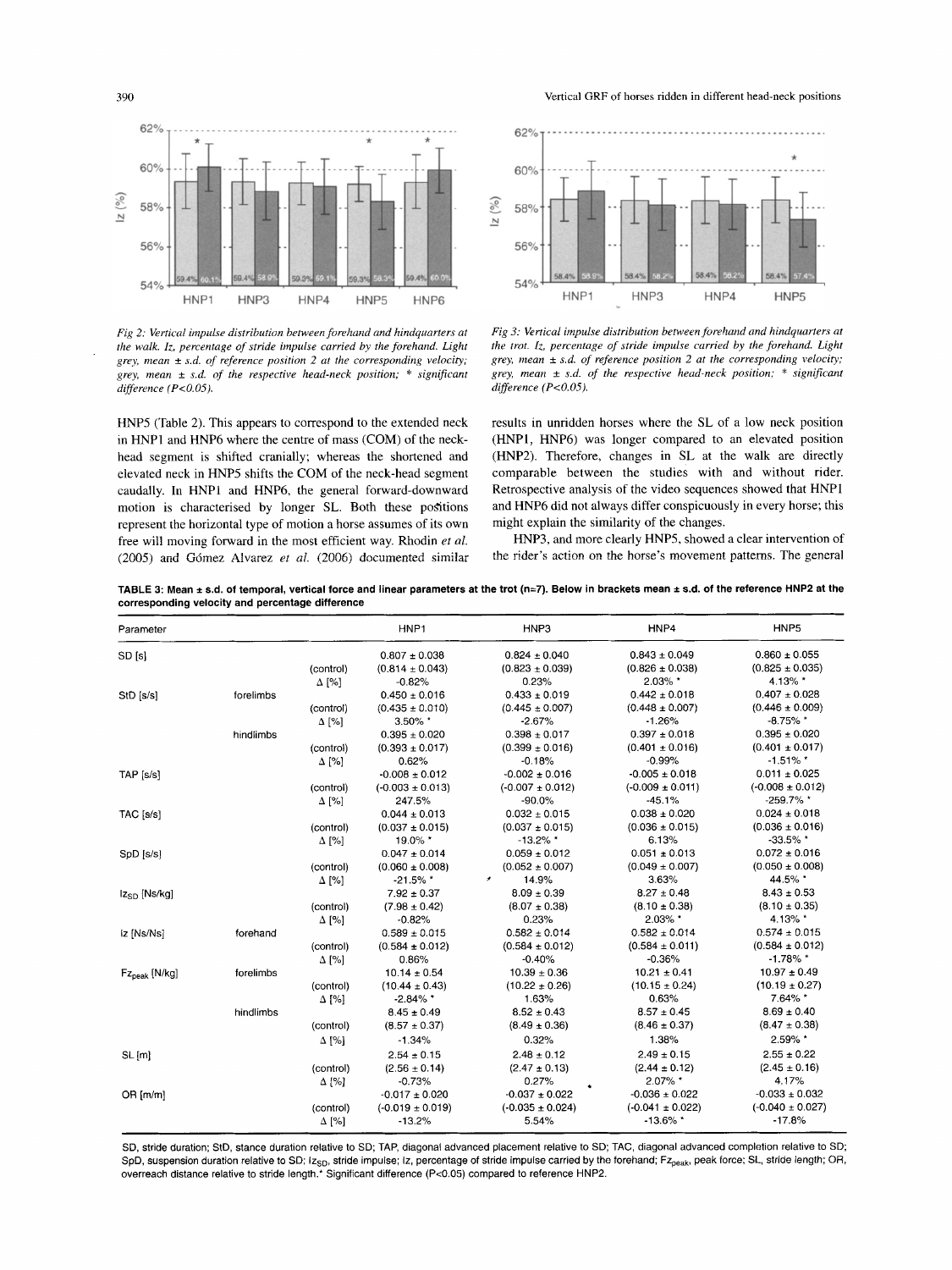idea behind raising the neck and head is to create a greater degree of elevation by redirecting the horizontal movement towards a more vertical direction. Accordingly, we observed a shift in weight to the hindquarters and a shortening of SL and OR. Increased s.d. of SD and OR suggested that the horses were moving inconsistently. During the trial, it was obvious that the horses had difficulties coping with these HNPs, especially with HNP5. Further evidence of this phenomenon is the significantly reduced range of movement and symmetry of movement of the thoracolumbar back, seen in simultaneous kinematic measurements (Gomez Alvarez *et ai.* 2006). The reduction of SL and OR found at walk is in agreement with the mechanism that underlies the bow-and-string principle of equine back biomechanics (Slijper 1946), in which hindlimb protraction is supposed to result in a tensing of the bow, i.e. flex the back. An extension of the back can thus be expected to result in a reduction of hindlimb protraction (van Weeren 2004). The awkward orientation of the head and neck may promote stiffness of the forehand, which is reflected by a decrease in StD and a concomitantly increased Fz<sub>peak</sub> in the forelimbs. Peak forces or the rate at which the force develops determines the way the rider is accelerated upwards and, therefore, how comfortable the horse's movement is to ride.

Although the impulse redistributions between the forehand and the hindquarters seen in HNP1, HNP6 and HNP5 were statistically significant, it should be noted that these load shifts were small (between 1–1.8%). Similarly small shifts in load to the hindquarters (<1.8%) are reported by [Roepstorff](https://www.researchgate.net/publication/8661610_Influence_of_draw_reins_on_ground_reaction_forces_at_the_trot?el=1_x_8&enrichId=rgreq-a7a9734b273f111a5c914df3e36c7e97-XXX&enrichSource=Y292ZXJQYWdlOzUxMzg0MDg0O0FTOjI4OTgwODg3MTExNjgwMEAxNDQ2MTA3MjI3MTM5) *et al.* (2002) comparing horses ridden with normal reins and with a combination of normal and draw reins at the trot. In a 2 segmental model (head/neck, trunk) lowering or raising the head-neck segment had an even smaller effect on the cranio-caudal position of the COM (Vorstenbosch *et al.* 1997). In contrast to the different HNPs in the present study, the constant neck length and smaller range of vertical head-neck excursion in the model may have limited influence on the cranio-caudal orientation of the COM of the head-neck segment.

The additional weight of a rider alters ground reaction forces by increasing the fraction of vertical impulse in the forelimbs and decreasing it in the hindlimbs (Schamhardt *et al.* 1991; [Clayton](https://www.researchgate.net/publication/12656123_Rider_effects_on_ground_reaction_forces_and_fetlock_kinematics_at_the_trot?el=1_x_8&enrichId=rgreq-a7a9734b273f111a5c914df3e36c7e97-XXX&enrichSource=Y292ZXJQYWdlOzUxMzg0MDg0O0FTOjI4OTgwODg3MTExNjgwMEAxNDQ2MTA3MjI3MTM5) *et al.* [1999](https://www.researchgate.net/publication/12656123_Rider_effects_on_ground_reaction_forces_and_fetlock_kinematics_at_the_trot?el=1_x_8&enrichId=rgreq-a7a9734b273f111a5c914df3e36c7e97-XXX&enrichSource=Y292ZXJQYWdlOzUxMzg0MDg0O0FTOjI4OTgwODg3MTExNjgwMEAxNDQ2MTA3MjI3MTM5)). A skilled rider can redistribute the load to the hindlimbs (Schamhardt *et al.* 1991). Warmbloods, when trotting freely without rider on the treadmill at 3.5 m/sec have a weight distribution of around 56% of Iz<sub>SD</sub> on the forehand ([Weishaupt](https://www.researchgate.net/publication/8216214_Vertical_ground_reaction_force-time_histories_of_sound_Warmblood_horses_trotting_on_a_treadmill?el=1_x_8&enrichId=rgreq-a7a9734b273f111a5c914df3e36c7e97-XXX&enrichSource=Y292ZXJQYWdlOzUxMzg0MDg0O0FTOjI4OTgwODg3MTExNjgwMEAxNDQ2MTA3MjI3MTM5) *et al.* [2004b](https://www.researchgate.net/publication/8216214_Vertical_ground_reaction_force-time_histories_of_sound_Warmblood_horses_trotting_on_a_treadmill?el=1_x_8&enrichId=rgreq-a7a9734b273f111a5c914df3e36c7e97-XXX&enrichSource=Y292ZXJQYWdlOzUxMzg0MDg0O0FTOjI4OTgwODg3MTExNjgwMEAxNDQ2MTA3MjI3MTM5)); with the rider and dependent on the HNP, 57.4-58.9% of the weight was carried by the forehand. At the ridden walk  $58.3-60.1\%$  of the weight was carried by the forehand. This indicates that despite raising the head and neck to extremely high positions, the riders were not able to recreate the weight distribution between forehand and hindquarters of the freely moving, unridden horse. The biggest shift of weight and, therefore, of the centre of mass towards the hindquarters was observed in HNP5 at the walk as well as at the trot. However, it must be emphasised that when the higher peak forces in the forelimbs and restricted movements of the limbs and back induced by HNP5 are taken into account, this position can not be recommended. It is believed that working the horse with a high elevated neck and the back in extension definitely contributes to degenerative pathologies of the back ([Johnston](https://www.researchgate.net/publication/8661610_Influence_of_draw_reins_on_ground_reaction_forces_at_the_trot?el=1_x_8&enrichId=rgreq-a7a9734b273f111a5c914df3e36c7e97-XXX&enrichSource=Y292ZXJQYWdlOzUxMzg0MDg0O0FTOjI4OTgwODg3MTExNjgwMEAxNDQ2MTA3MjI3MTM5) *et al.* 2002).

Although not always statistically significant, differences in  $StpD<sub>il</sub>$  and  $StpD<sub>diag</sub>$  followed the general trend, with HNP1 and HNP6 following a similar pattern and HNP3 and HNP5 a similarly opposing one. An irregular 4-beat rhythm of lateral couplets (Stp $D_{il}$  shorter than Stp $D_{diag}$ , pacing rhythm) was observed for the reference position and in HNPI and HNP6.

Clayton (1995) also found that a majority of national level dressage horses showed lateral couplets in all type of walk (collected, medium extended and free). Riding the horse in HNP3, HNP4 and HNP5 corrected the rhythm to a regular 4-beat. Therefore, it seems unreasonable to aim for a perfectly regular 4 beat gait under all circumstances as our study suggests that HNPs in which the regular beat was observed all involved certain restrictions to the horse's range of movement.

At the walk, HNP4 showed surprisingly few differences to the reference position HNP2. Reviewing the video sequences showed that although all horses had the bridge of the nose considerably behind the vertical, two of the seven horses carried their necks higher than in the heavily debated 'rollkur' position. Generally, it seems that the height of the neck influences the movement more than the flexion at the poll. Therefore, HNP4 in these horses would not very differ biomechanically from HNP2.

#### *Changes at the trot*

Redistribution of Iz<sub>SD</sub> occurred only in HNP5 where the load was shifted towards the rear (Table 3). This reflects a generally higher tonus of the horse's trunk at the trot in all HNPs and consequently a better overall balance when compared to the walk.

SD and consequently  $Iz_{SD}$  changed only in HNP4 and HNP5 relative to HNP2. However, the increase of  $Iz<sub>SD</sub>$  seemed to affect the dynamics of the trot in 2 different ways. In HNP5, the 4.1% increased  $Iz_{SD}$  in combination with a shorter StD were directly reflected in higher  $Fz_{peak}$ . The higher  $Fz_{peak}$  prolonged the airborne phase of the stride (SpD). The overall impression was that the horses' movements were less compliant but more impulsive than in HNP2.

In HNP4,  $Iz_{SD}$  was increased by 2.0% without concomitant changes in Fz<sub>peak</sub> and SpD. The significant reduction of OR implicates an increased extension of the lumbar back. This could be demonstrated in the back kinematics of the same horses ([Gomez Alvarez](https://www.researchgate.net/publication/51384095_The_effect_of_head_and_neck_position_on_the_thoracolumbar_kinematics_in_the_unridden_horse?el=1_x_8&enrichId=rgreq-a7a9734b273f111a5c914df3e36c7e97-XXX&enrichSource=Y292ZXJQYWdlOzUxMzg0MDg0O0FTOjI4OTgwODg3MTExNjgwMEAxNDQ2MTA3MjI3MTM5) *et al.* 2006). HNP4 was associated with increased flexion in the cranial thoracic region and increased extension in the caudal back. A well stabilised caudal back in extension is favourable for horizontal propulsion. Roepstorff *et al.* [\(2002\) and](https://www.researchgate.net/publication/8661610_Influence_of_draw_reins_on_ground_reaction_forces_at_the_trot?el=1_x_8&enrichId=rgreq-a7a9734b273f111a5c914df3e36c7e97-XXX&enrichSource=Y292ZXJQYWdlOzUxMzg0MDg0O0FTOjI4OTgwODg3MTExNjgwMEAxNDQ2MTA3MjI3MTM5) Byström *et al.* (2006) showed that riding the horse in a HNP4-like position with a combination of normal and draw reins increases maximal push-off forces and impulse. Interestingly, gait quality is related to a more horizontal orientation of the pelvis (Holmström *et al.* 1994). Horses with a more inclined pelvis show increased mobility at the lumbar-sacral joint ([Johnston](https://www.researchgate.net/publication/8661610_Influence_of_draw_reins_on_ground_reaction_forces_at_the_trot?el=1_x_8&enrichId=rgreq-a7a9734b273f111a5c914df3e36c7e97-XXX&enrichSource=Y292ZXJQYWdlOzUxMzg0MDg0O0FTOjI4OTgwODg3MTExNjgwMEAxNDQ2MTA3MjI3MTM5) *et al.* 2002). This suggests that increase in horizontal propulsion and in SL at the trot is related to extension of the caudal back and this again can be induced by HNP4.

In HNP1,  $Iz_{SD}$  did not change while StD and  $Fz_{peak}$  in the forelimb increased and decreased respectively. This suggests a rather compliant adjustment of the forelimbs. Consequently, the overall decrease in Fz<sub>peak</sub> resulted in a shortened SpD. An overall loss of impulsion is also typically observed in lame horses. Gait adaptations such as prolonged StD of the lame and contralateral limb with resulting reduced  $Fz_{peak}$  and SpD are part of the strategy to compensate for weight-bearing lameness [\(Weishaupt](https://www.researchgate.net/publication/7768277_Compensatory_load_distribution_of_horses_with_induced_weight-bearing_lameness_trotting_on_a_treadmill?el=1_x_8&enrichId=rgreq-a7a9734b273f111a5c914df3e36c7e97-XXX&enrichSource=Y292ZXJQYWdlOzUxMzg0MDg0O0FTOjI4OTgwODg3MTExNjgwMEAxNDQ2MTA3MjI3MTM5) *et al.* [2oo4a,](https://www.researchgate.net/publication/7768277_Compensatory_load_distribution_of_horses_with_induced_weight-bearing_lameness_trotting_on_a_treadmill?el=1_x_8&enrichId=rgreq-a7a9734b273f111a5c914df3e36c7e97-XXX&enrichSource=Y292ZXJQYWdlOzUxMzg0MDg0O0FTOjI4OTgwODg3MTExNjgwMEAxNDQ2MTA3MjI3MTM5) 2006).

Positive diagonal advanced placement - where the hindlimb contacts the ground before the diagonal forelimb - is considered to be indicative of a good balance and characteristic for horses moving with an elevated forehand in high collection (Holmström *[et al.](https://www.researchgate.net/publication/14663164_Biokinematic_effects_of_collection_on_trotting_gaits_in_the_elite_dressage_horse?el=1_x_8&enrichId=rgreq-a7a9734b273f111a5c914df3e36c7e97-XXX&enrichSource=Y292ZXJQYWdlOzUxMzg0MDg0O0FTOjI4OTgwODg3MTExNjgwMEAxNDQ2MTA3MjI3MTM5)* 1995). On the treadmill, the majority of horses impact first with their forelimbs (negative TAP) or simultaneously with their diagonal limbs ([Buchner](https://www.researchgate.net/publication/15396716_Kinematics_of_treadmill_versus_overground_locomotion?el=1_x_8&enrichId=rgreq-a7a9734b273f111a5c914df3e36c7e97-XXX&enrichSource=Y292ZXJQYWdlOzUxMzg0MDg0O0FTOjI4OTgwODg3MTExNjgwMEAxNDQ2MTA3MjI3MTM5) *et al.* 1994; Weishaupt *et al.* 2oo4b). The mean TAP of the 7 horses was negative in all HNPs with the